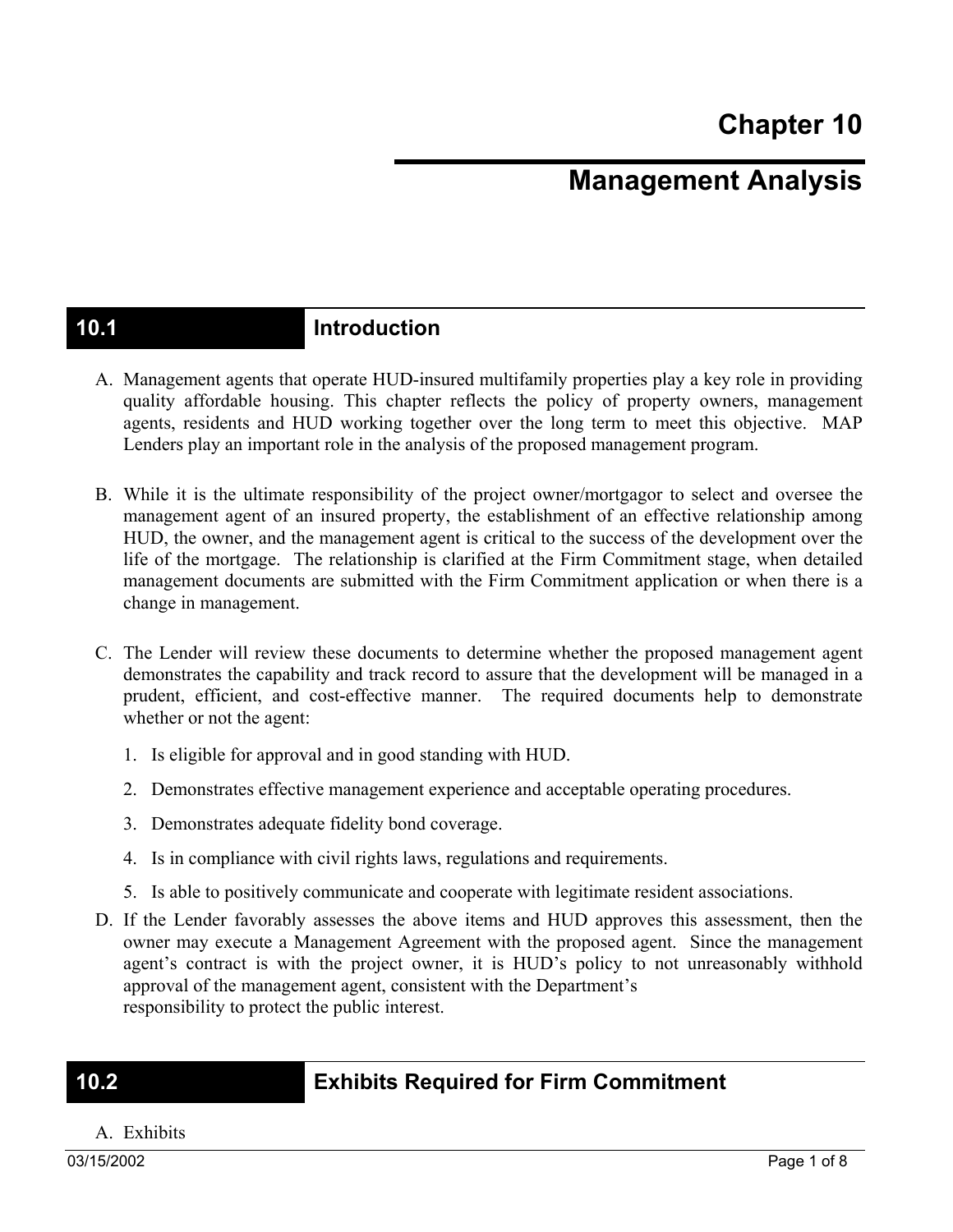- 1. HUD 2530 Previous Participation Certification. For all principals and affiliates of the management agent. This form provides comprehensive information about all HUD-related experience by the management agent and is reviewed by the HUD Field Office, and at times by the HUD Washington office. This also applies to lessees.
- 2. HUD 9832, Management Entity Profile for the Agent. This form provides detailed information regarding the organization, operation, and experience of the proposed management agent. The management plan should provide a narrative overview as support to this exhibit and should include any pertinent leasing or management strategies that are not covered in Form HUD-9832.
- 3. HUD 9839 A, B, or C, Owner's/Management Agent's Certification, as appropriate. In this document, the agent and owner certify that HUD requirements and contract obligations will be complied with, and that an acceptable Management Agreement will be executed. The agent and owner also certify that no payments have been made to the owner in return for awarding the management contract to the agent, and that no such payments will be made in the future.
- 4. Proposed Staffing to be Charged Against the Project. Information is required regarding the job-titles, duties, and salaries of all employees to be working for the project. This information is reviewed to determine if the number, salaries, and duties of the proposed staff is reasonable for the size and type of project being proposed. If there is a non-customary situation, or arrangement, resulting in the need for more or less staff than usual, an explanation of this must be provided.
- 5. Resident Complaints Resolution Procedure. A description of the procedure used by the agent to resolve resident complaints, as well as examples of how the system has been implemented.
- 6. Management Agreement, if Applicable. Projects with identity-of-interest agents or independent fee agents must execute a Management Agreement. An Agreement is recommended, but not required, for owner-managed projects or projects managed by a project administrator.
- 7. Additional Information Required by HUD Field Office. It may be necessary to provide the HUD office with additional information so that a supportable determination of approval or disapproval can be made.
- B. Additional Requirements for Section 232

The owner/mortgagor must select an agent which has the expertise to market and operate a nursing home, an Assisted Living, or Board & Care Facility. Inherent in this expertise is knowledge of the intended clientele, their specific health-related needs, and the best approach to meeting these needs. Skilled management is vital to the fiscal survival of the property. For Assisted Living and Board & Care, the developer or member of the development team must have a proven track record of 3 to 5 years in the Assisted Living or Board & Care market, and specifically in the developing, marketing *and* operating health care and senior housing projects. For proposals involving a niche market (e.g. Alzheimer's care, Hospice care), the Lender will review the proposed operator's track record in that specialized market. (If the mortgagor does not have the required experience to operate the facility but the project is otherwise acceptable, the Lender must condition the approval based on the mortgagor obtaining the services of a qualified management company.)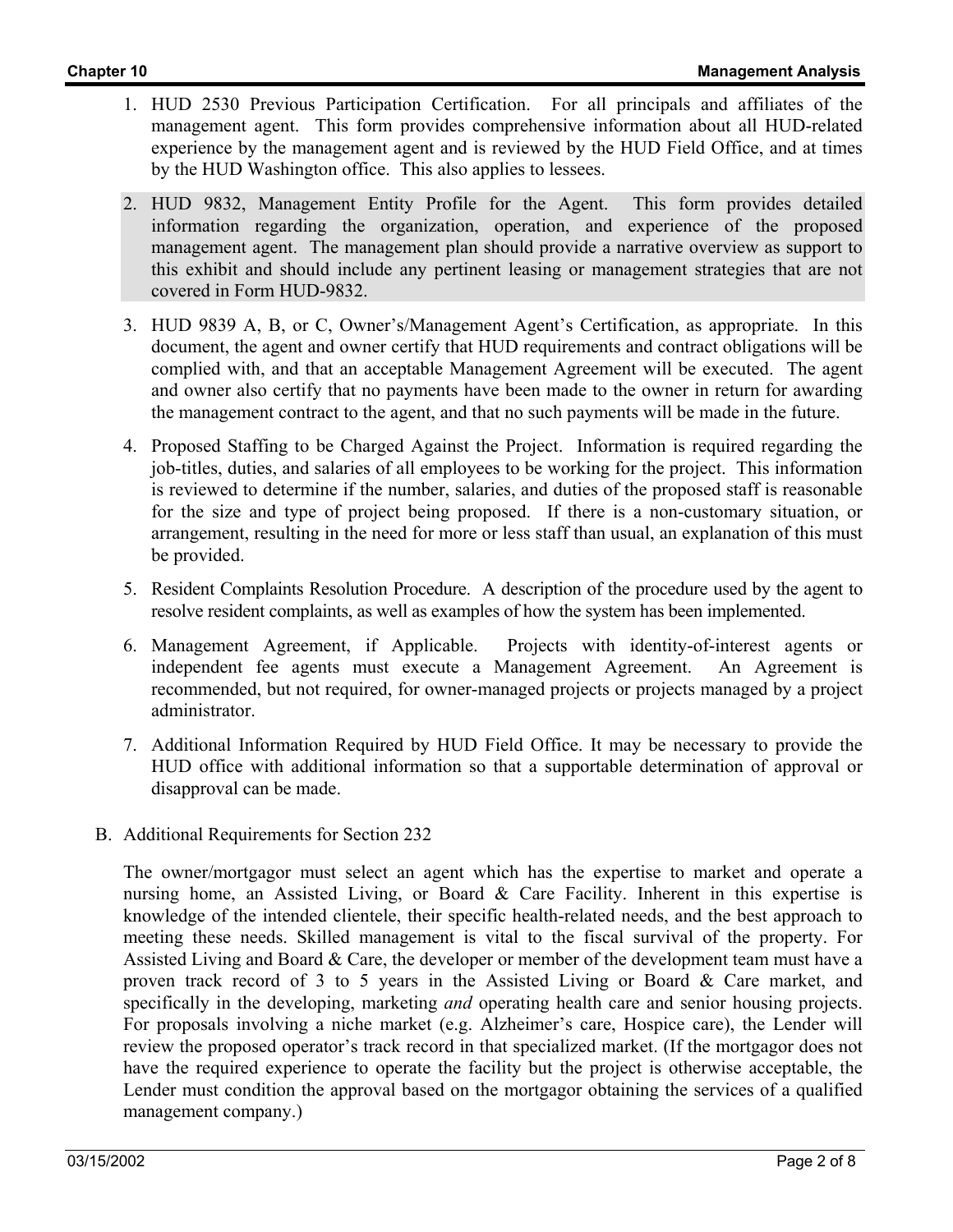A lessee must meet the above requirements. If the license for the facility is held or is to be held by an entity other than the mortgagor, the license party must have an owner/operator lease arrangement and both parties will be required to execute a regulatory agreement.

## **10.3 Lender Review of Management Documents**

The Lender will carefully review the deliverables included in the Firm Commitment application package to determine the acceptability of the proposed management agent. The Management Entity Profile is of particular importance in determining the qualifications of the proposed agent.

The Lender must review the qualifications for the proposed agent to assess the agent's ability to manage the project effectively and in compliance with HUD requirements. The Lender must consider each of the factors below in reviewing an agent's qualifications.

- A. Past and Current Management
	- 1. The Lender must review the proposed agent's past experience and current performance with respect to the following performance indicators:
		- a. Billing
		- b. Controlling operating expenses
		- c. Vacancy rates
		- d. Resident turnover
		- e. Rent collection and accounts receivable
		- f. Physical security
		- g. Physical condition and maintenance
		- h. Resident relations
	- 2. If problems are identified with any of these indicators, the Lender must assess whether the agent has adequately improved its procedures to prevent the recurrence of such problems or whether management initiatives by the agent and owner are sufficient to correct the problems and their causes.
- B. Ability to Manage Troubled Projects.

If the project the agent will manage has physical, financial or social problems that require special expertise or skills to manage effectively, the Lender must determine whether the agent has the necessary skills and expertise to manage the project and whether the agent's proposed remedies are appropriate. Agents proposed for these projects should have prior experience successfully addressing similar issues.

C. Management Qualifications.

The proposed management agent should have at least one person who establishes the agent's policies and supervises project operations with the following qualifications: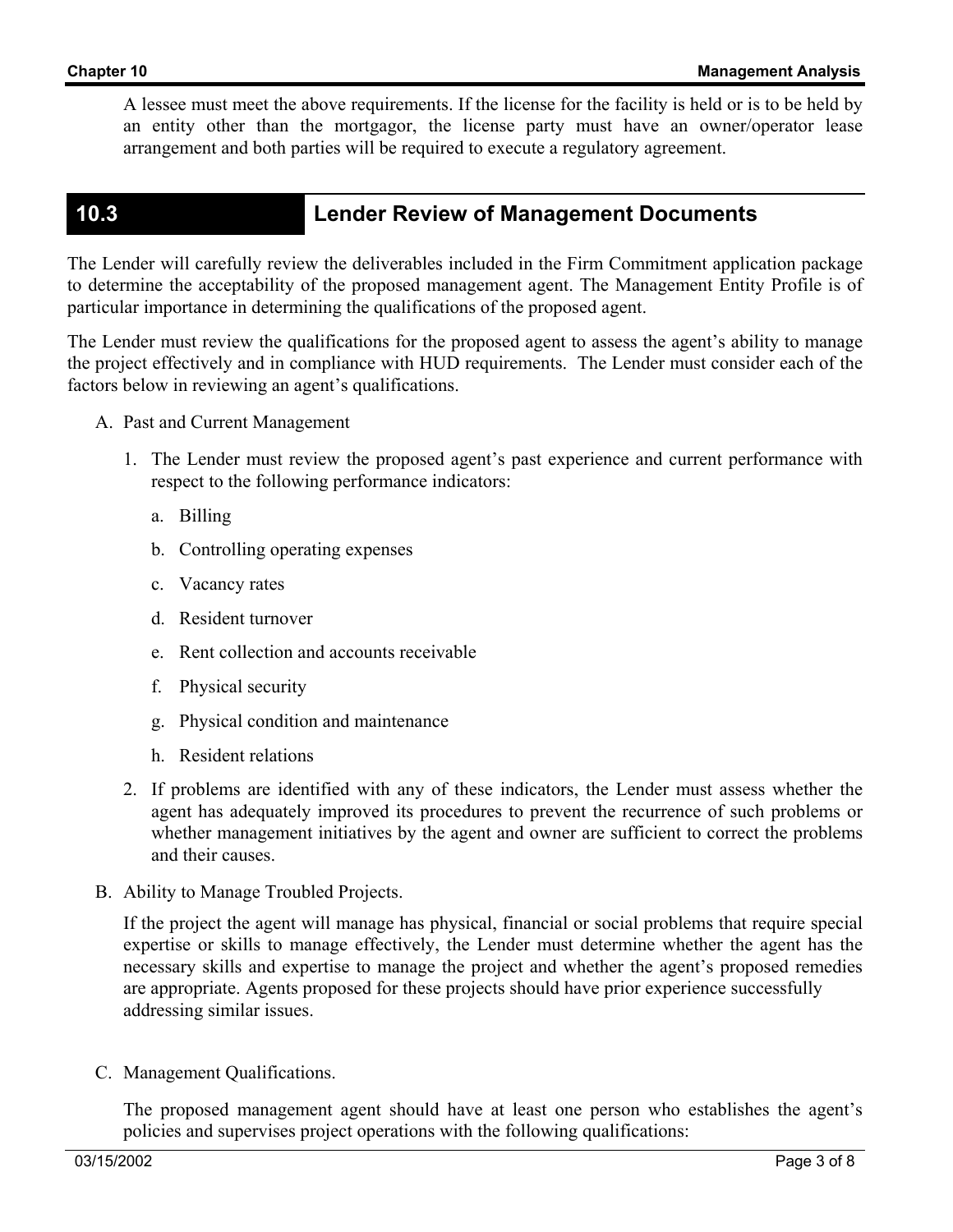- 1. A professional designation in housing management from a national organization that provides such accreditation, or
- 2. A minimum of two years experience in directing and overseeing the management of multifamily projects serving a similar resident clientele.
- 3. The Lender may accept a proposed agent without the experience requirements listed in this subparagraph if the agent is satisfactorily managing other HUD-insured or subsidized projects.
- D. Past Performance with Identity-of-Interest Contractors.

If the agent purchases goods or services from identity-of-interest companies and has previously managed HUD-insured projects, the Lender must assess the agent's past use of such companies and whether this use resulted in costs to the project that exceed the prices paid in arms–length transactions. The review should especially consider:

- 1. Goods and services purchased through any "pass-through" arrangements described in item 11(b) of the Management Entity Profile.
- 2. Evidence that the agent has compared prices and that the use of any identity-of-interest companies or pass-through arrangements has been more advantageous to the project than purchasing through arms-length transactions would have been.
- 3. Evidence that the management agent followed HUD contracting and hiring guidelines.
- E. The Lender can utilize the following additional sources to determine the capability and expertise of the proposed management agent.
	- 1. Management Entity Profile. The Lender can use the information listed on the form to solicit opinions from HUD Offices that have worked with this agent.
	- 2. Performance Evaluations for the proposed agent and projects which the agent has managed or is currently managing if those projects are under Flexible Subsidy contracts or Workout Agreements.
	- 3. Monthly and Annual Financial Statements of the Project including the Independent Public Auditor (IPA) Internal Controls Questionnaire.
	- 4. Additional Documentation. Additional documentation that the Lender may review includes:
		- a. HUD/mortgagee on-site review reports;
		- b. Correspondence;
		- c. Resident complaint files; and
		- d. Previous management reviews.

### **10.4 HUD Review of the Previous Participation Certification (Form 2530)**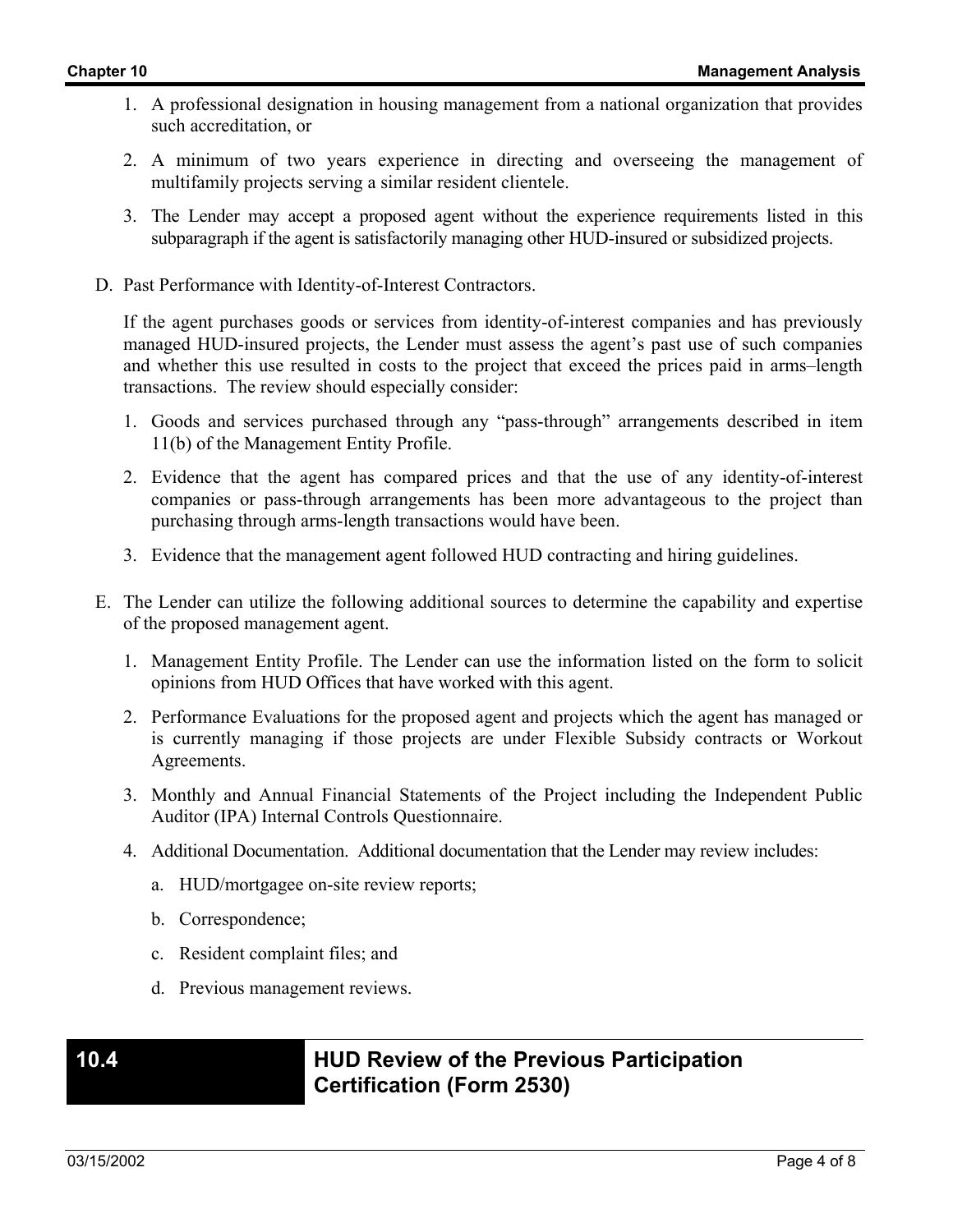- A. In addition to providing the names of all principals and affiliates of the proposed management agent, management company, or lessee, the 2530 also lists the names and locations of any previous housing projects in which they have participated, as well as the ratings given on HUD's most recent management review or physical inspection. The 2530 is another source that HUD may use to inquire with an agency or other HUD Field Office about the proposed agent's management experience on a particular property.
- B. The Previous Participation submission will be reviewed to determine whether any of the following indicators (flags) are present:
	- 1. The agent or any of its principals have been suspended or debarred.
	- 2. The agent or any of its principals have been placed in ineligible status by HUD Headquarters.
	- 3. The agent or any of its principals have been placed under a Limited Denial of Participation (LDP) by the Field Office in whose jurisdiction the proposed project is located. Field Offices may also disapprove a management agent based on an LDP issued by another Field Office.
	- 4. A HUD Field Office has raised concerns regarding the management practices of the proposed management agent.

## **10.5 Bonding Requirements for Agents**

The Lender must also determine whether the agent has adequate bonding to provide a basic level of protection for the multifamily project assets.

- A. The management agent must certify in the Management Certification that it carries fidelity bond or employee dishonesty coverage for:
	- 5. All principals of the management entity, and
	- 6. All persons who participate directly or indirectly in the management and maintenance of the project and its assets, accounts, and records.
- B. The fidelity bond or coverage must name the mortgagee and the HUD as additional loss payees.
- C. Coverage may be through one or more bonds, and one bond may cover more than one project, including projects whose mortgages are not insured or held by HUD. The agent's principals and supervisory and front-line staff may be covered under the same bond.
- D. Each project must be insured for at least the value of two months' gross potential income for the project. If a bond covers more than one project, this minimum must be computed using the project with the highest gross potential income.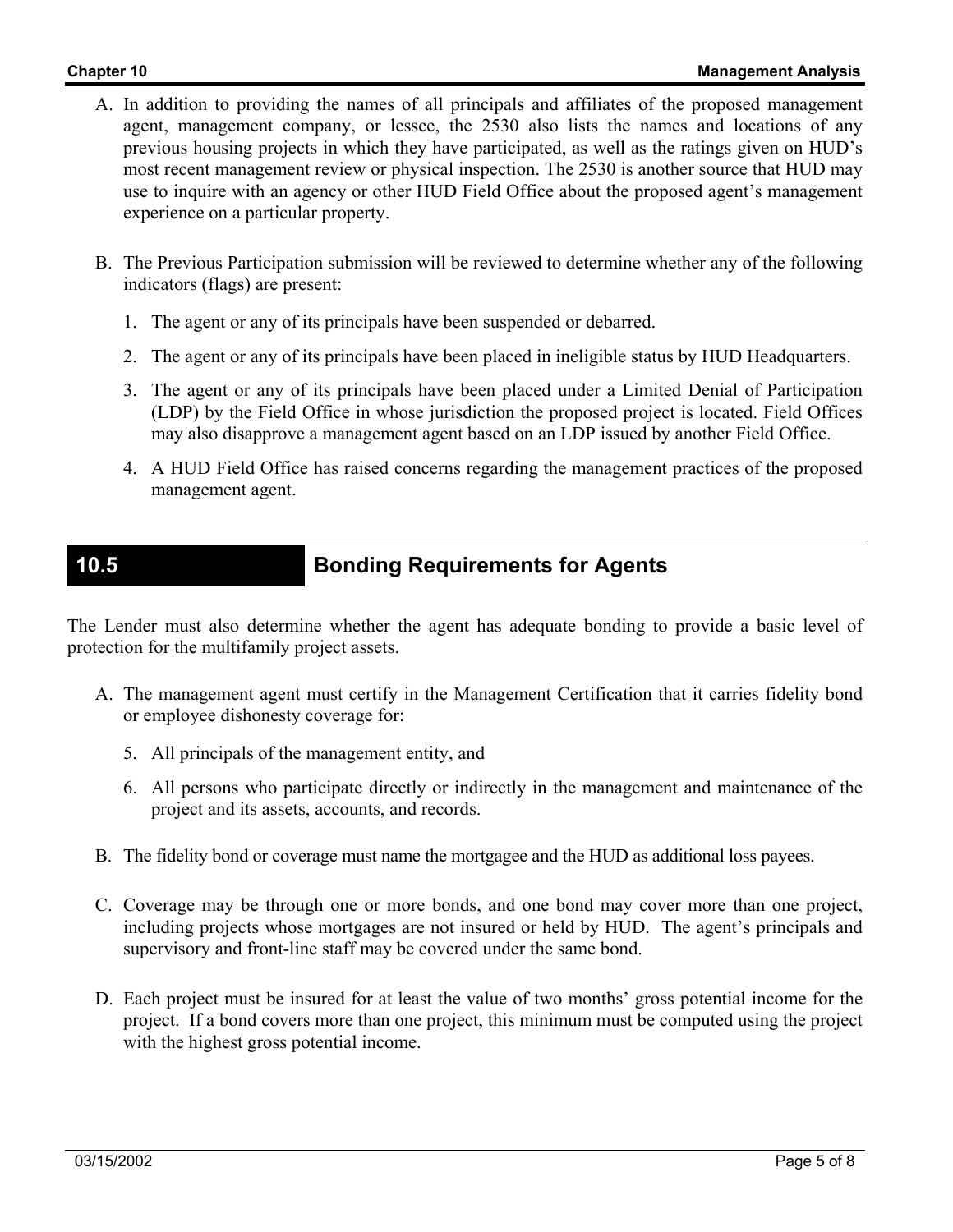### **10.6 Management Agreement Requirements**

- A. Applicability. Projects with identity-of-interest agents or independent fee agents must execute a Management Agreement. An Agreement is recommended, but not required, for owner-managed projects or projects managed by a project administrator.
- B. Required contents. The owner and agent may negotiate their own form of agreement provided that it contains language to meet the following requirements:
	- 1. Scope of service. All management agreements must describe the services the agent is responsible for performing and for which the agent will be paid management fees.
	- 2. Required clauses. All agreements must provide that:
		- a. Management fees will be computed and paid according to HUD requirements.
		- b. HUD may require the owner to terminate the agreement.
			- (1) Immediately, in the event a default under the Mortgage, Note, Regulatory Agreement, or Subsidy Contract attributable to the management agent occurs;
			- (2) Upon 30 days written notice, for failure to comply with the provisions of the Management Certification or other good cause; or
			- (3) When HUD takes over as Mortgagee in Possession (MIP).

NOTE: As good business practice, the management agreement should always give the owner the ability to terminate the contract for cause, with notice.

- c. If HUD terminates the agreement, the owner will promptly make arrangements for providing management satisfactory to HUD.
- d. HUD's rights and requirements will prevail in the event the management agreement conflicts with them.
- e. The management agent will turn over to the owner all of the project's cash trust accounts, investments, and records immediately, but in no event more than 30 days after the date the management agreement is terminated.
- 3. Prohibited "hold harmless" clause. Management Agreements cannot exempt the agent from all liability for damages and injuries.
- C. Length/term of the Agreement. The length/term of the Agreement is negotiated between the owner and the management agent. HUD may impose a maximum term on the Management Agreement if the HUD staff approved the agent on a conditional basis.
	- 1. The contract may provide for a fixed term or an open ended term (e.g., automatically renewable or "to remain in effect until cancelled by HUD, the owner, or the agent").
	- 2. If the length /term of the Agreement changes, the owner/agent must submit a new Management Certification.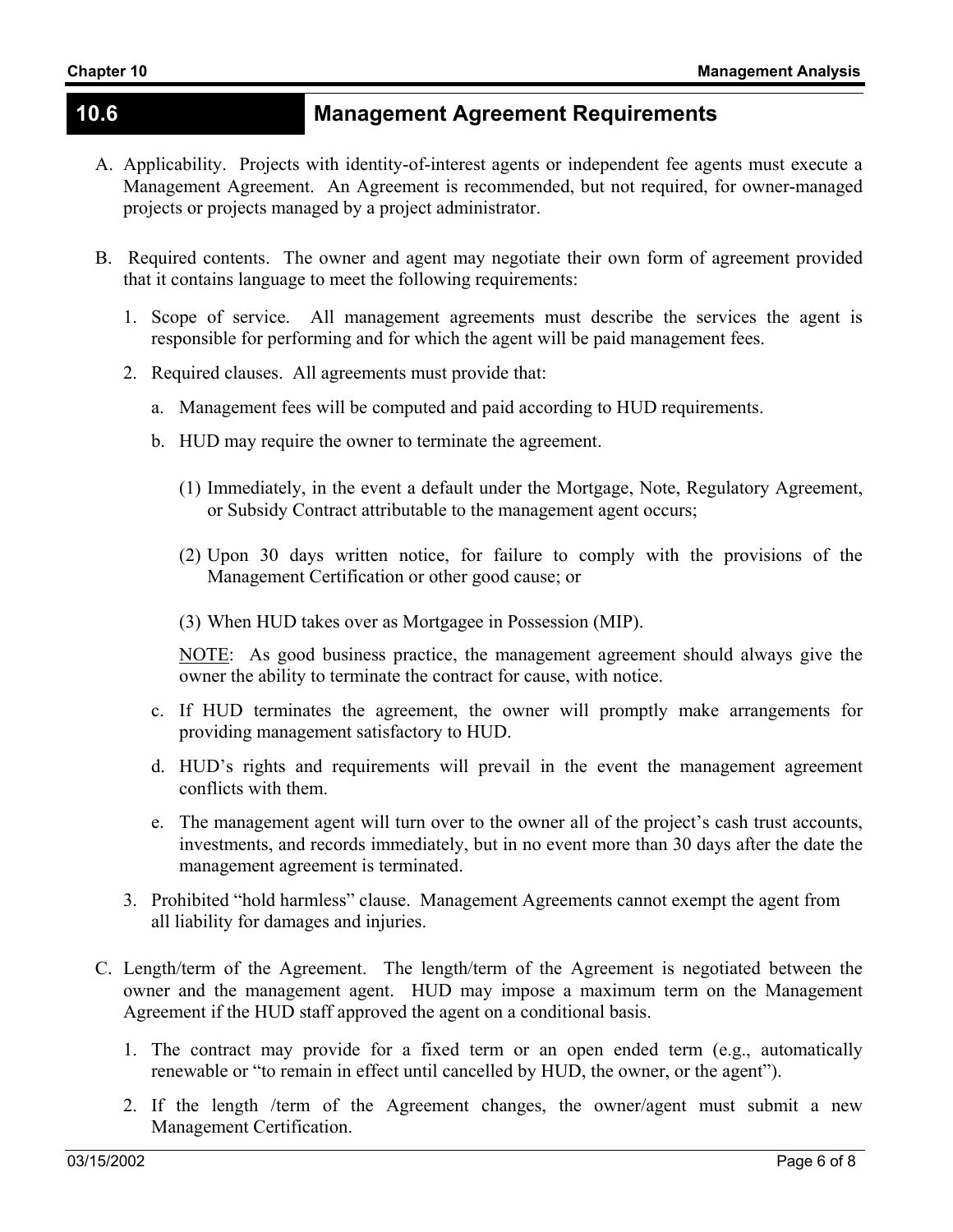## **10.7 Approval/Disapproval of Proposed Management Agent**

- A. Generally, the Lender will recommend approval to HUD of the proposed agent as long as the HUD 2530, Previous Participation Certification is approved, the proposed agent has demonstrated capacity to effectively manage the property within HUD requirements, and the management agent has shown adequate fidelity bond coverage. In some instances, the Lender may find it necessary to recommend conditional approval if there are areas of the agent's procedures that are considered weak or that need to be changed. All conditional approvals will be discussed with the proposed agent and any agreements/conditions settled upon will be shown both in the letter approving the agent, and in HUD's Firm Commitment.
- B. The Lender will provide a report to HUD regarding its review and recommendation to HUD which includes the following information:
	- 1. Name of the proposed management agent.
	- 2. Composition of the proposed management agent.
	- 3. Narrative of the agent's experience and capacity to operate the subject property.
	- 4. Demonstration that adequate fidelity bond coverage is in effect and that the proposed management agreement meets HUD's requirements.
	- 5. The Lender's recommendation to HUD to approve or disapprove the proposed management agent.
- C. The HUD Office may disapprove a proposed management agent based on the decision of HUD Headquarters' Participation Control Office/Review Committee's decision to deny or withhold approval for the proposed agent's participation. To proceed with Firm Commitment review, the owner must then either propose another management agent (and supply all required documentation) or appeal the decision of the Previous Participation Committee under 24 CFR, Part 200.241.
- D. HUD will review the Lender's report and the management entity profile for the agent (HUD-9832) and make the final determination to accept or reject the proposed management agent.

## **10.8 Affirmative Fair Housing Marketing**

The Affirmative Fair Housing Marketing Requirements (24 CFR 200.600, Subpart M) apply to all insured multifamily projects of five or more units. Each applicant for the programs addressed in this Guide must submit an Affirmative Fair Housing Marketing Plan or Form HUD-935.2. The plan must describe an affirmative program to attract tenants regardless of race, color, religion, sex, disability, familial status or national origin to the housing for initial rental. The affirmative advertising program shall use majority and minority media and shall identity those groups within the eligible population that are considered least likely to apply for the housing without special outreach. The plan should also include information on the